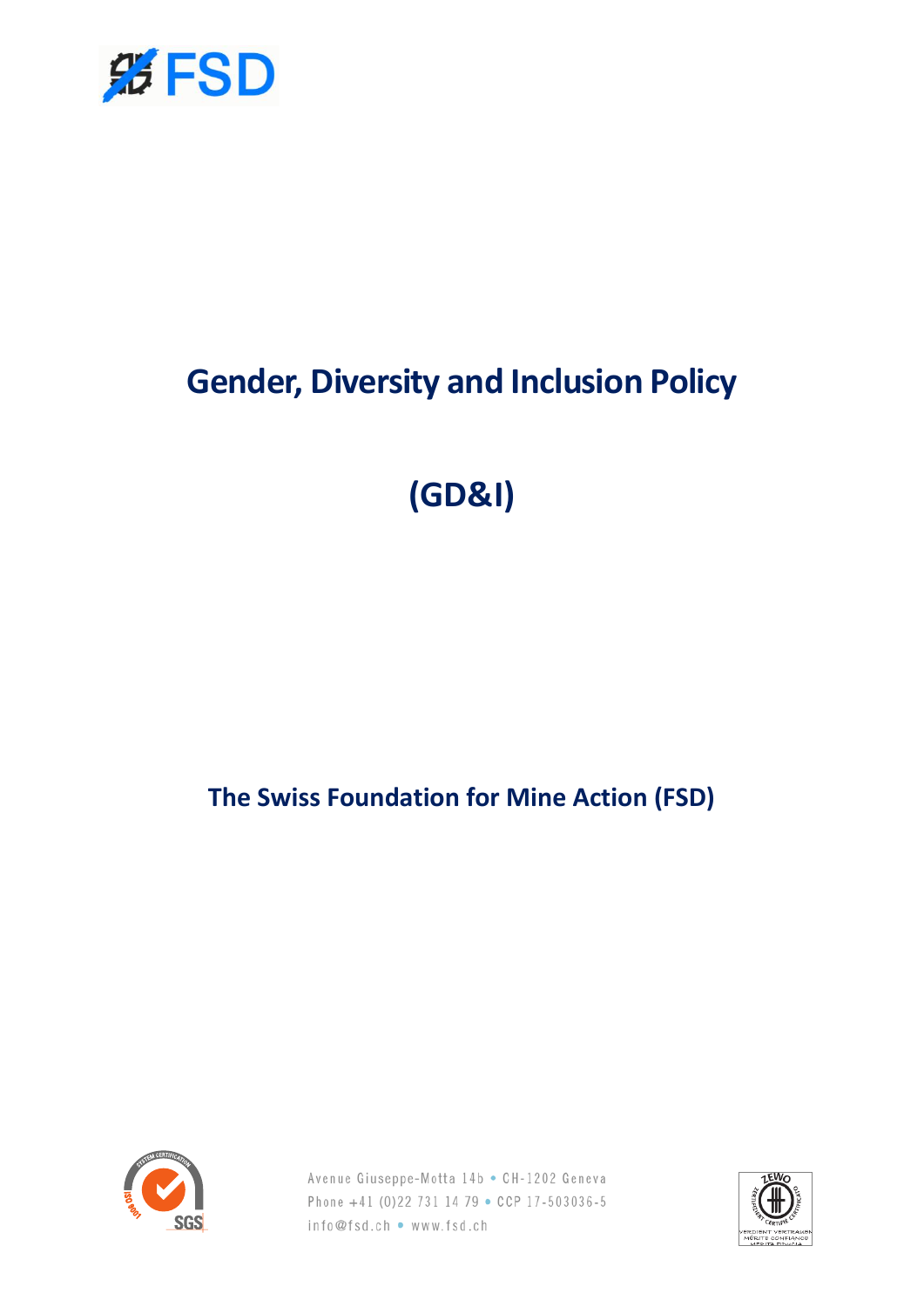

## Contents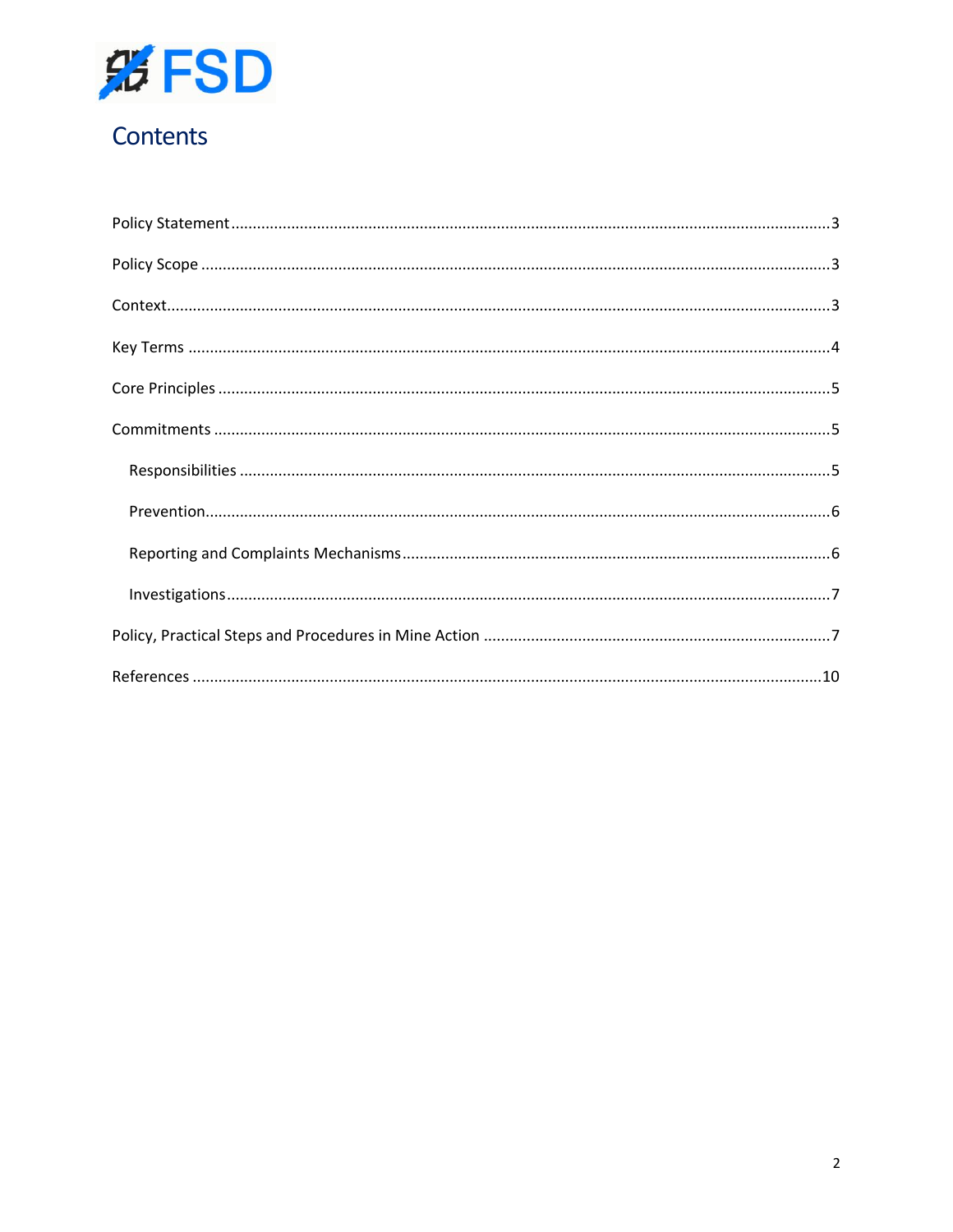

## Gender, Diversity and Inclusion (GD&I) Policy

## <span id="page-2-0"></span>**Policy Statement**

The Swiss Foundation for Mine Action (FSD) is a private, independent, non-profit international mine action organisation. FSD is committed to actively embrace different identities and individuals, to guard against all discrimination in its actions and to promote the value of a diverse society with equal opportunities. Gender, diversity and inclusion (GD&I) are key aspects of ensuring the implementation of the "do no harm" approach in its humanitarian activities.

Women, girls, boys and men are affected differently by landmines and explosive remnants of war (ERW) and hold different views on the problem. Gender and other diversity factors condition their vulnerability, needs and coping capacity, therefore, the implementation of gender and diversity analysis and programming is crucial to ensure effective, sustainable and inclusive mine action, while leading to higher productivity and a better working environment. All FSD staff and related personnel are required to behave irreproachably with members of the community, fellow staff, and taking particular care with the most vulnerable groups: minors, women, the elderly, marginalized members of society, and persons with disabilities.

## <span id="page-2-1"></span>**Policy Scope**

The principles laid out in this policy apply at all times, during and outside of office hours and during periods of leave, with no exceptions.

This policy applies to, and is mandatory for all FSD's Board members, management staff, international and national staff (full and part-time), in all FSD structures and programmes. The policy scope also covers volunteers, interns, consultants, contractors, all persons acting voluntarily on behalf of FSD, any current or potential suppliers of any sort of goods, services, or works, and all other people not included in the above-mentioned categories who have signed a contract with FSD.

FSD includes all components of the FSD Group: Fondation suisse de déminage (FSD) in Geneva, Switzerland; Crosstech S.A., a Geneva-based commercial subsidiary of FSD as well as the Association FSD France, based in Archamps, France. This also extends to any representative office of FSD in its global programmes and all locally registered FSD branch, charity or legal organisation bearing the FSD name. FSD's partner organisations and suppliers are required to have similar GD&I commitments that meet minimum standards or they agree to adhere to FSD's standards where necessary.

### <span id="page-2-2"></span>**Context**

Gender sensitivity does not, at its core, mean women or targeting only women and girls for special treatment. Gender looks at how people experience life differently based on one prescribed attribute whether they are male or female. The Swiss Campaign to Ban Landmines defines gender as referring to the "social attributes and opportunities associated with being male and female and the relationships between women and men and girls and boys, as well as the relations between women and those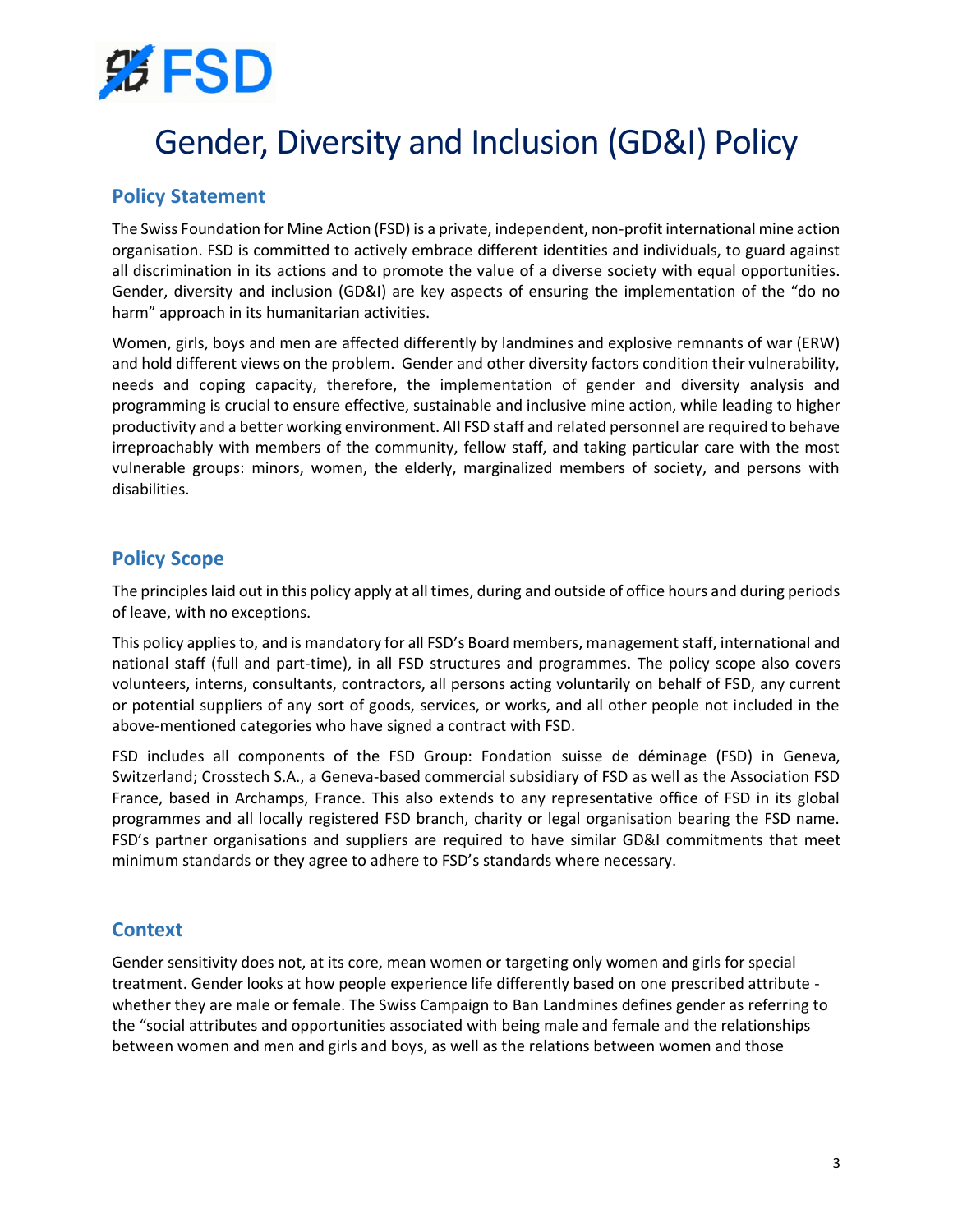

between men<sup>"1</sup>. Gender equality implies that "the interests, needs and priorities of both women and men are taking into consideration".

As it happens, women tend, on a whole, to have their needs and priorities taken into less consideration by decision makers than those of men. They disproportionately suffer the burden of poverty<sup>2</sup> and have less access to financial, natural, and health-related resources. **Applying a gender perspective to mine action means we insist that men and women have equal rights to the benefits produced by mine action activities**.

The concept of gender equality is not new. The International Bill of Human Rights signed in 1948 recognises the formal equal status of men and women. In 1978 the UN Convention on the Elimination of all Forms of Discrimination against Women became the first legally binding international instrument for the protection of women's rights. More recently the Security Council Resolution 1325 on Women, Peace and Security specifically links gender and mine action as it is "Emphasising the need for all parties to ensure that mine clearance and mine awareness programmes take into account the special needs of women and girls."

The example of women's suffrage and the battle for equality in the right to vote over the twentieth century demonstrates that, while gender is not at its core about women, social contexts can create a disadvantage for women which must be addressed. Therefore, women are often the focus of gender equality movements. In order for these movements for equality to be successful, both men and women need to work together to create a more equal playing field.

## <span id="page-3-0"></span>**Key Terms**

**Gender**: an aspect of a person's socially determined identity that relates to masculinity and femininity – it is not binary. Gender roles vary significantly between cultures and can change over time (including over the course of an individual's lifetime). Social and structural expectations related to gender strongly influence a person's social role, power, rights and access to resources.

**Diversity**: the full range of different social backgrounds and identities that make up populations. It includes, but is not limited to, gender, ethnic origin, nationality or citizenship, age, disability, language, political opinions, religious beliefs, social background, sexual orientation, physical appearance and colour.

**Equal opportunity:** the right to be treated without discrimination, especially on the grounds of one's sex, race, age, or disability condition.

**Inclusion**: reduction of inequalities based on social backgrounds, identities, roles and power relations. Providing inclusive services means giving equitable access to resources for all. In the long term, inclusion also focuses on facilitating access to opportunities and rights for all by addressing, reducing and ending exclusion, stigma and discrimination.

<sup>1</sup> Gender and Landmines - from Concept to Practice, Page 4. The Swiss Campaign to Ban Landmines

<sup>&</sup>lt;sup>2</sup> [http://www.mdgender.net/upload/tools/MDGender\\_leaflet.pdf](http://www.mdgender.net/upload/tools/MDGender_leaflet.pdf)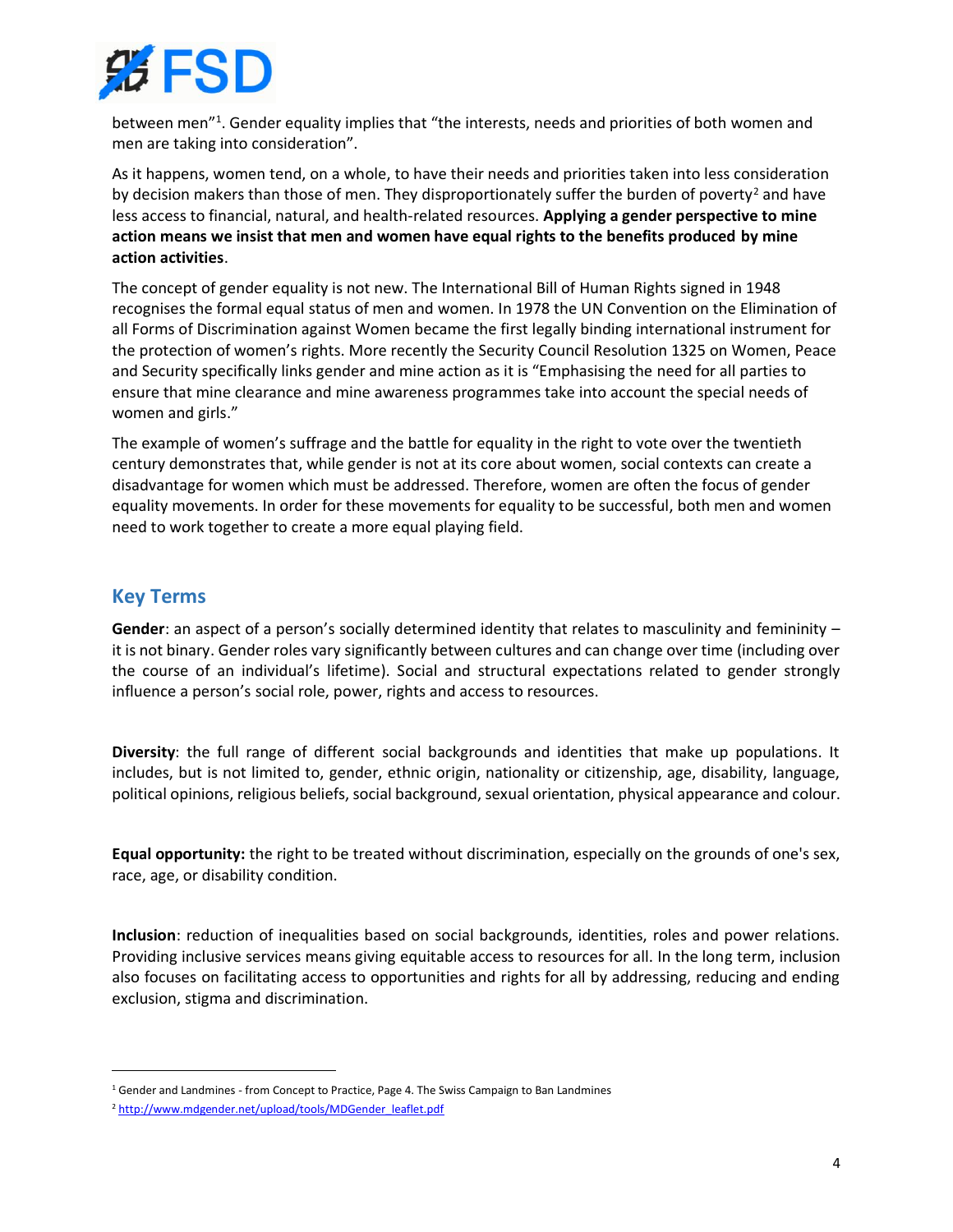

## <span id="page-4-0"></span>**Core Principles**

- FSD's beneficiaries are numerous and diverse. Gender and other socio-demographic diversity factors (such as - but not limited to: age, disability, sex, gender identity, ethnicity, sexual orientation, religion, legal, marital/family status, health and other social status) shape the extent to which people are vulnerable to, affected by, respond to and recover from conflict and other threats, and impact their coping strategies and risk of being exposed to targeted violence, exploitation and abuse.
- Inequality, marginalization and exclusion increase insecurity, damage social support structures, reduce income generating opportunities, and change social and physical environments (among other shocks). As a result, marginalized groups may be disproportionately affected, and face multiple barriers in accessing protection and humanitarian assistance.
- FSD seeks to eliminate inequalities and discrimination by mainstreaming a gender & diversity inclusion at all levels of the organisation and in all its activities.
- FSD ensures equal opportunities for all applicants for employment and current employees. The promotion of equality and diversity also apply to FSD's operations, including its beneficiaries, partners and visitors.
- As the culture of dignity and respect is part of the FSD management practice, this policy will support all FSD employees to develop their full potential by fully using their diverse talents and resources.
- Equality and inclusion for everyone will be ensured in relation to age, disability, marriage or civil partnership, pregnancy and maternity, race (including caste, colour, ethnicity, language or nationality), religion or belief (including lack of religion or belief), opinions, gender or sexual orientation.

### <span id="page-4-1"></span>**Commitments**

#### <span id="page-4-2"></span>**Responsibilities**

All staff members, irrespective of their position in FSD, are expected to promote equality and diversity in line with this policy. This applies in the workplace, outside the workplace, and in any work-related context (when dealing with beneficiaries, visitors, partners or other work-related contacts) and on workrelated trips or events including social events. The policy also applies in principle when an individual is on leave, or in their private life whilst under contract with FSD.

Every individual will:

- Treat others with dignity;
- Co-operate fully with measures introduced by FSD to ensure the equality of opportunity and celebration of diversity;
- Identify and inform management of any suspected discriminatory act or practice;
- Ensure that the principles of equality and diversity are applied in all dealings with members of the public, partners and beneficiaries;

• Avoid instructing or pressurising others to discriminate unfairly, or discriminate themselves in response to such instructions or pressure;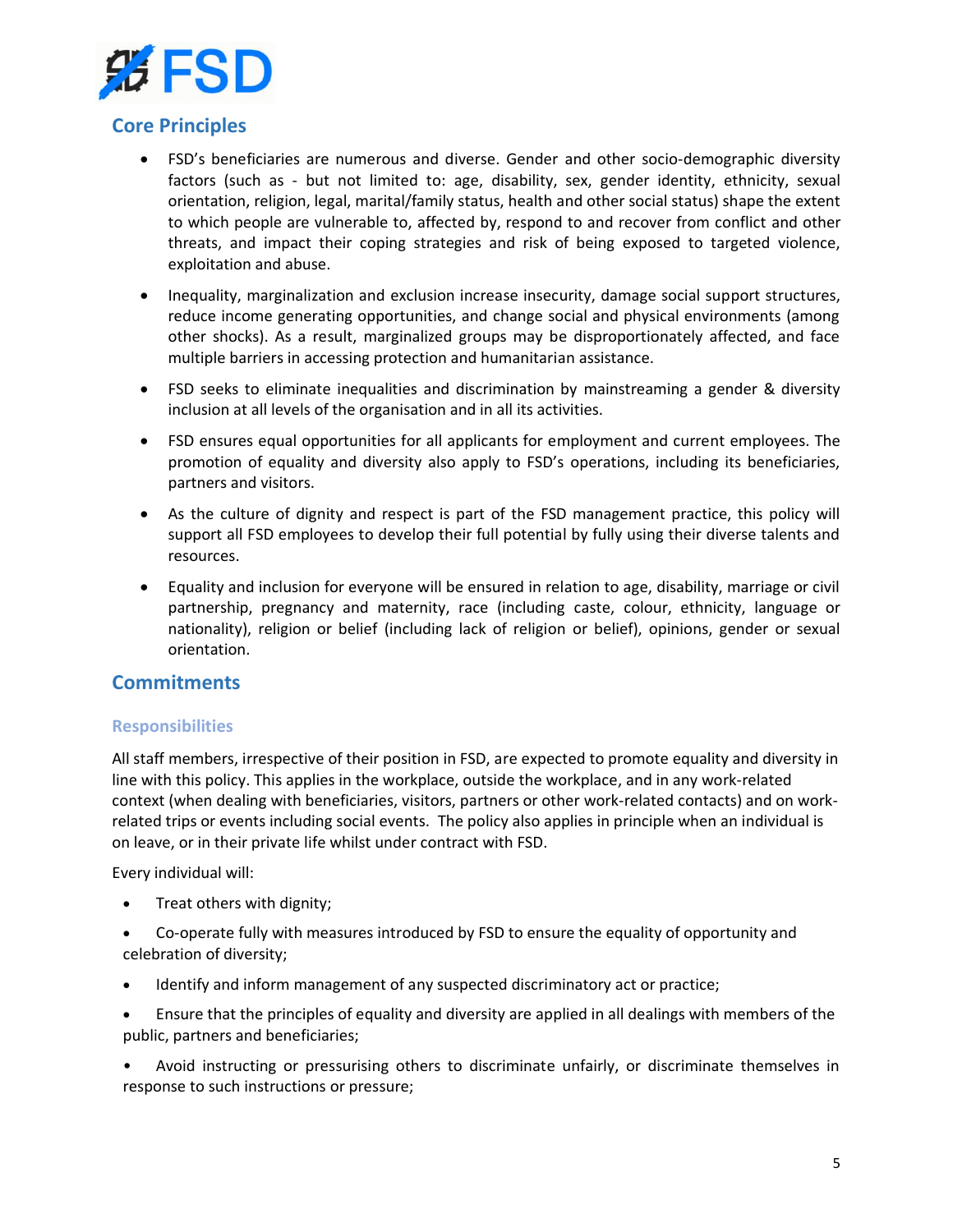

• Avoid victimising anyone who has made a complaint alleging that unlawful discrimination may have taken place.

#### <span id="page-5-0"></span>**Prevention**

To prevent and mitigate the risk of inequality and discrimination, FSD commits to:

• Implement an inclusive Human Resources policy, which does not discriminate, directly or indirectly, against any job applicant, includes fair annual, maternity and paternity leave policies(in accordance with the relevant national labour laws), and ensures equal remuneration and gender neutral job evaluation.

• Ensure all new and existing employees sign FSD's Code of Conduct annually. The acceptance by signature of the FSD Code of Conduct is a condition for undertaking any relation with FSD.

• Communicate the key Gender, Diversity and Inclusion messages and reporting mechanisms at the signing of the contract and during induction and refresher training, in order to promote an inclusive workplace.

• Include sensitivity and commitment to gender, diversity and inclusion in performance evaluation and other staff appraisals.

• Circulate the FSD Code of Ethics to all FSD staff and its affiliates. The FSD Code of Ethics contains the mission, vision, declaration of values and principles, set of rights, duties and responsibilities that it holds with whomever collaborates with FSD or benefits from its projects or programmes.

• Promote awareness of staff and related personnel on the Core Principles contained in this policy, the related principles included in FSD's staff Code of Conduct, Code of Ethics, and provide at least an annual training session on gender, diversity and inclusion in the workplace for new and existing staff recognizing and responding to risks and concerns at regularly scheduled intervals.

• Appoint a dedicated Gender, Diversity and Inclusion coordinator at HQ level who's role is to ensure provision of adequate training to staff at the national and field level, stay current with cutting edge information on GD&I, develop and review policies and procedures, conduct research and disseminate findings to partners and stakeholders, represent the organisation in forums addressing GD&I locally, nationally and internationally, and who will monitor the implementation of the GD&I policy and procedures.

• Collect disaggregated data by sex, age, disability and other relevant diversity factors that will support and inclusive and disability & gender sensitive programme planning and implementation.

• Include the gender, diversity and inclusion principles in the monitoring and evaluation process of all programmes.

• Promote working in partnership with women owned businesses and/or partnering with women run national NGOs when practical/possible.

#### <span id="page-5-1"></span>**Reporting and Complaints Mechanisms**

Misconduct related to GD&I corresponds to engaging in any direct behaviour (verbal or by actions) that is offensive, intimidating, malicious, discriminating or insulting. This includes any form of sexual or other harassment or bullying, whether individual or collective, motivated by race, age, role, gender, gender identity, colour, religion, country of origin, sexual orientation, marital status, dependants, disability, social class or political views.

To enable complainants to report cases of misconduct, FSD commits to: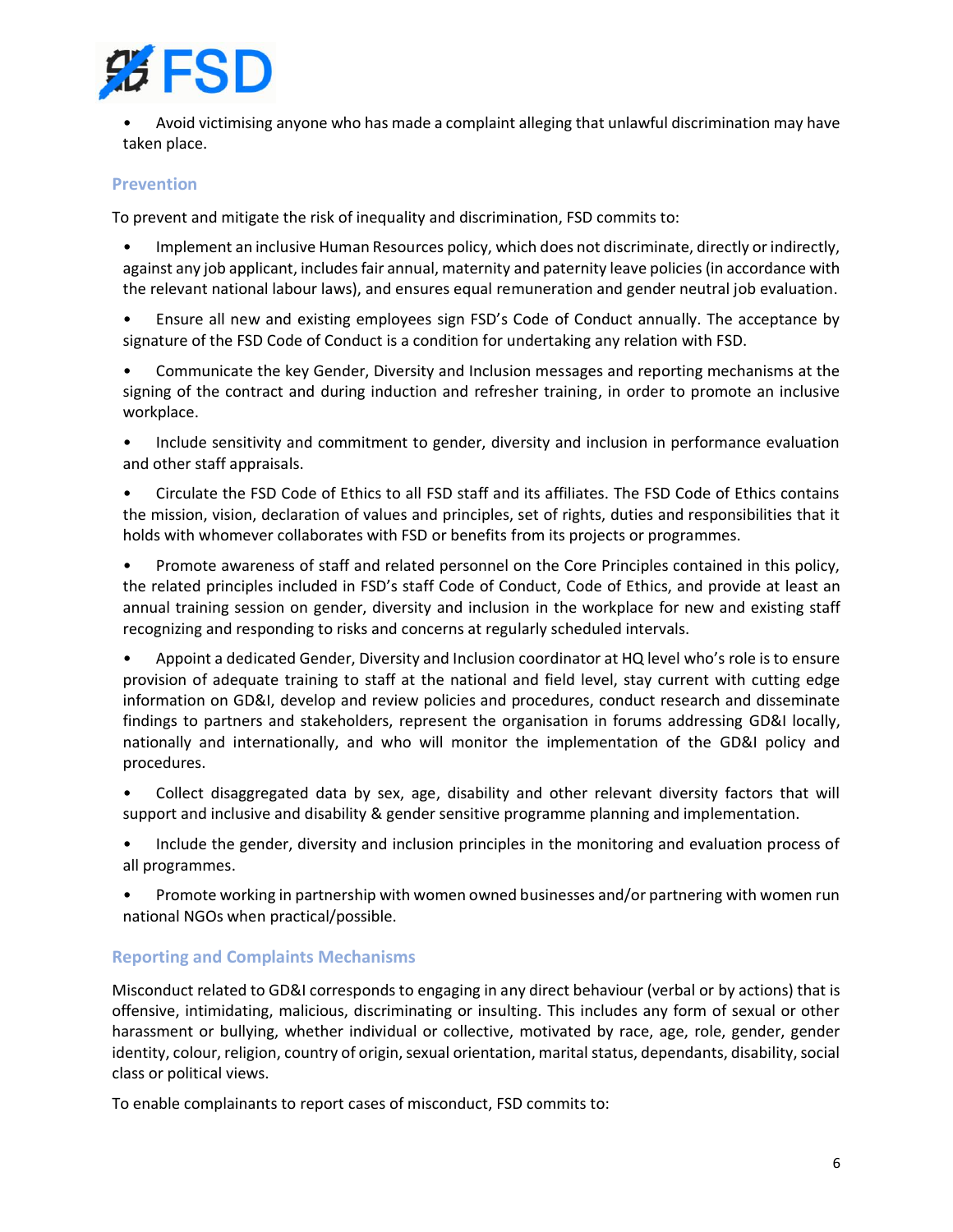

• Provide a reporting system to FSD Board level, either through the chain of command or through a dedicated confidential email address (See FSD Whistleblower and Grievance Policies).

• Nominate a GD&I focal person in each country programme to whom staff and community members can report concerns of GD&I and get clarity on the reporting process. They will be duly instructed on how to handle reports of complaints and be able to speak the local languages of the areas of operations.

• Adapt outlets to file complaints to best fit the needs of beneficiaries where each programme runs and to present them in a way that all groups, including children, understand. These should be designed by the respective GD&I focal persons in consultation with the FSD GD&I Coordinator.

• Provide country-specific reporting channels for beneficiaries. These should consider access to resources and - identify service providers for counselling, as well as cultural sensitivities. Such reporting channels should also allow for people with different educational backgrounds, disabilities and language skills to file a complaint. They must be accessible, transparent, safe and confidential.

• Give complainants the free choice which of the provided reporting mechanisms they want to avail of.

• Protect the identity of complainants and survivors to the highest possible extent. Complainants are free to choose whether or not they want to disclose their identity. However, should a complainant decide to file an anonymous allegation, he or she must provide sufficient information so that a potential investigation has an adequate basis. A person reporting a concern of GD&I in good faith and with no ulterior motive will never be retaliated against, regardless of whether the claim is found to be true or not.

#### <span id="page-6-0"></span>**Investigations**

All GD&I related allegations and complaints raised through the chain of command will be initially reviewed at FSD's HQ by the Head of Operations and the Director General. Based on an initial triage of the case, it may then be raised to Board level depending on the information available and the details of the case. All cases will be shared with the Board representative irrespective of severity.

The respective process for the investigation of individual cases will be defined by the FSD HQ based on the available information. FSD commits to guarantee throughout the whole procedure full confidentiality about the identity of the complainant and neither reveal his or her name during the investigation nor in the final report. The investigating team will conclude their inquiry by drafting a comprehensive report about the case and deliver it to the FSD Board lead; this will then lead to any corrective action, sanctions and/or disciplinary actions against the offender  $-$  or close the file in case the findings have been unsubstantiated.

## <span id="page-6-1"></span>**Policy, Practical Steps and Procedures in Mine Action**

The five Pillars of Mine Action are recognized by the Ottawa Treaty (1997) and they specifically refer to the UN Chart of Rights of the Child and to the Chart of Human Rights. This proposed intervention aims to follow those foundation principles and to integrate the protection of women and children in the context of all operations where possible.

FSD recognises that different people have different needs which are influenced by many factors, including age, membership in ethnic/minority groups, physical abilities, social roles and other factors. Women and girls and boys and men of all ages have different experiences issues and concerns. In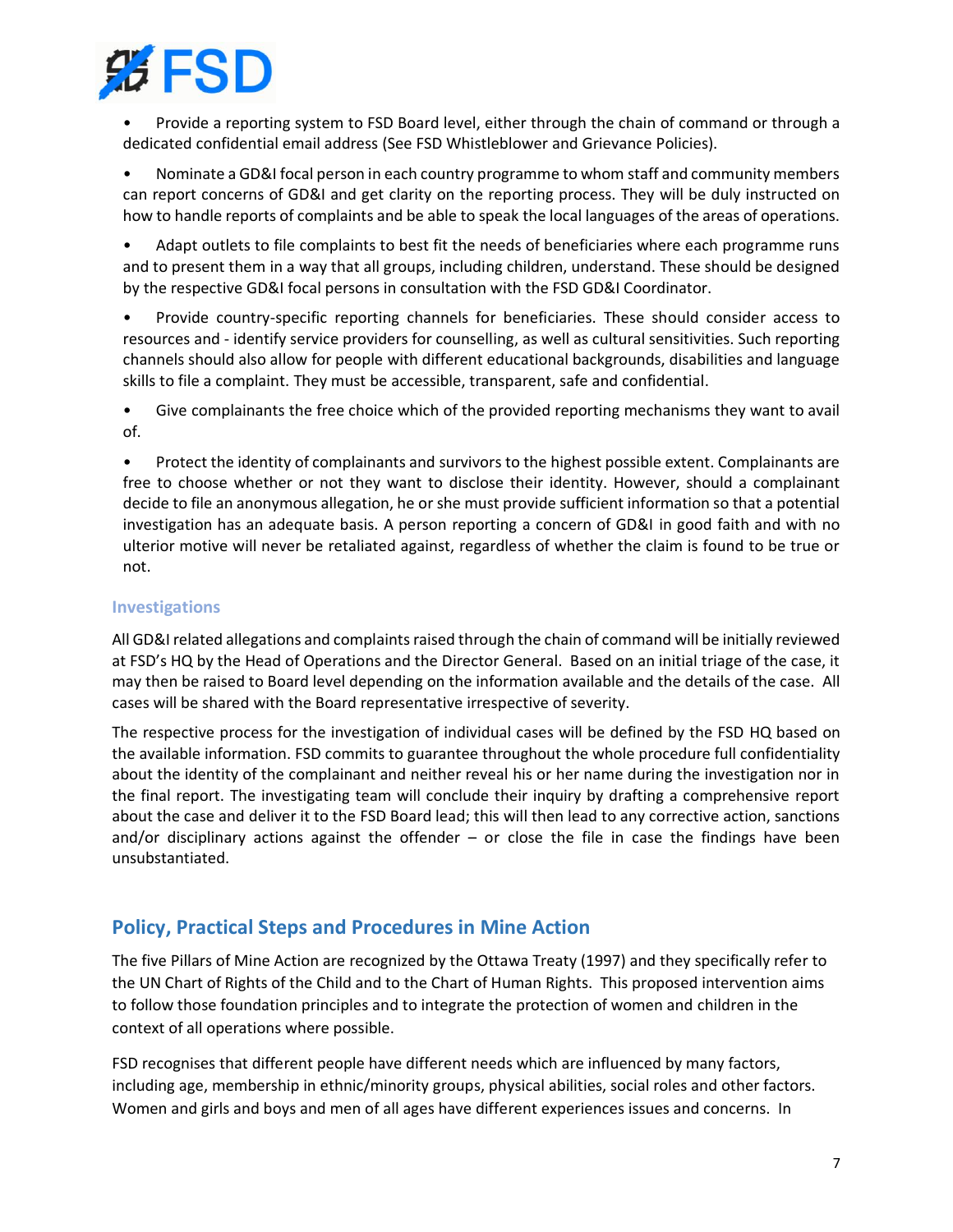

humanitarian settings these experiences and concerns maybe further exacerbated. Gender roles may also change, affecting decision making structures and peoples' access and participation. An understanding of the distinct needs of different population groups helps to identify and prioritise vulnerability for effective humanitarian response. In light of this FSD believes the inclusion of gender sensitivity considerations in humanitarian planning is crucial.

In some cases, the marginalisation of women prevents access and involvement with mine action clearance, survey and operations and participation in open venues of exchange. However, based on FSD's experience in the field, the role of women in the "multiplier effect" in the spreading of threat messages and collection of data and baseline information is recognised as key to success. Where possible, priority to employment of women in order to execute operations, training and community liaison will be given in order to enforce the importance of a gender balanced workforce as a cross section of society.

In order to integrate these considerations into all FSD's projects, and proposals, FSD follows the following guiding principles:

• **The use of sex, age and disability disaggregated data (SADDD) wherever possible.** When ensuring that gender sensitivity is "mainstreamed" it is important to the circumstances and needs of different groups are described in initial needs assessments and their implications for programming and prioritization are subsequently included in all analysis and planning.

• **Provide gender analysis and highlight gender dimensions of impact on different vulnerable groups of women, men, boys and girls wherever possible to illustrate differential impact**. Specifically in relation to mine action and this proposal, this translates as:

- Ensuring the context and situation analysis reflects different issues and priorities facing men and women.
- Avoid the terminology of grouping all people together (such as, "affected population" and, "vulnerable groups") if there are absolute identified gender-based needs.
- Ensuring indicators for performance utilize SADDD principles if necessary/relevant.
- Where outputs are gender sensitive, ensure they are specific in relating who is benefiting.  $\blacksquare$
- $\blacksquare$ Ensuring activities are logically derived (within the log-frame) from identified needs and analysis.
- Where possible ensure all partners apply IASC Gender Marker principles at the planning/design stage to ensure and promote equal opportunity and gender equality.
- Consider the involvement of both women and men in the planning and design stages of any operation and intervention.
- Ensure security and protection needs are met for all gender groups not a general plan.
- Consider whether specific gender groups are more vulnerable than others within the plan and what the impact of that is?
- Do certain vulnerabilities for gender groups affect livelihood and income generation opportunities and how is equal access ensured?

• **Develop strategies and objectives that are gender sensitive where possible.** This involves ensuring objectives consider meaningful participation and equitable access to services, resources and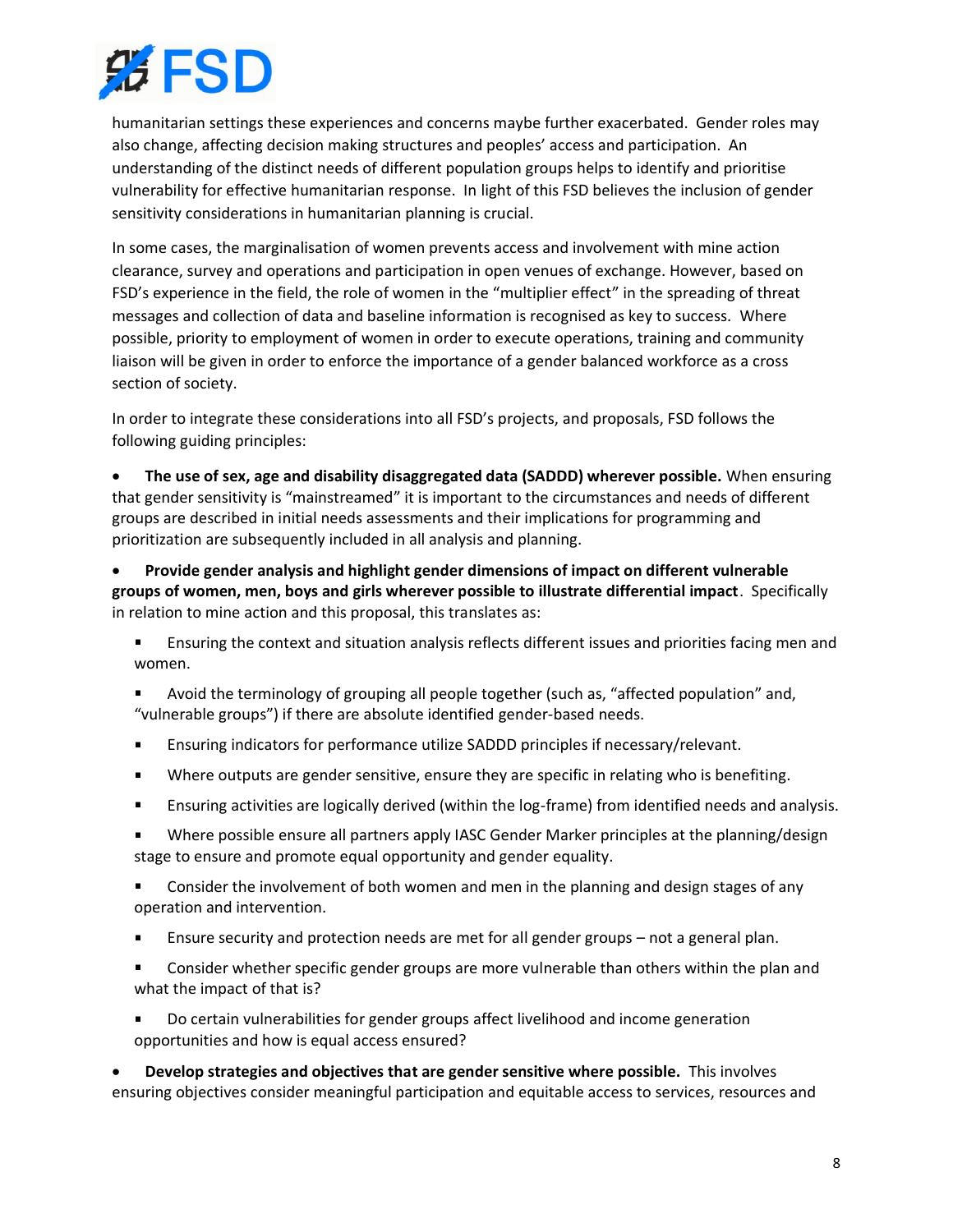

protection measures for women, girls, boys and men.

## • **Ensure that indicators allow the measure and monitoring of different impacts by both sex and age.**

FSD also closely follows the internationally recognised principles outlined in the UN Gender Guidelines for Mine Action Programmes which echo those principles above. Consideration should be given to the following:

#### • **Land Release**

 $\blacksquare$ Data gathering and baseline survey operations are conducted at suitable times and locations for all gender groups and that information of threat, impact of the intervention and projected use of cleared land is gathered from both a male and female perspective.

A gender balance is sought for all mine action teams when possible, within the bounds of national employment law and accepted ethical and cultural practices/laws.

All gender groups are involved in land release processes in order that all groups have access to the benefits of that land release.

#### • **Explosive Ordnance Risk Education (EORE)**

- Data is collected and analysed to establish the distinct at-risk behaviours of men, women, boys and girls (and further establish/distinguish between child age groups of 3-6, 7-10, 11-15 and 16-18).
- Collect data that establishes the distinct attitudes of men, women, boys and girls (and further establish/distinguish between child age groups of 3-6, 7-10, 11-15 and 16-18).

Consider credible messengers and delivery media when conveying appropriate messages to both sexes.

- Consider availability of all gender groups when planning venue and timing of EORE sessions.
- Seek to obtain verification that all gender groups understand EORE messages presented equally.  $\blacksquare$
- Strive for a gender balance amongst EORE trainers.
- **Victim Assistance**
	- Female survivors might experience greater difficulties than males in obtaining medical care.
	- Military personnel (who are mostly male), sometime receive swifter and better attention than civilians.

Support is provided/considered also to relatives of mine/ERW victims as they are often likely to assume new burdens depending on their social role.

- Gather and analyse SADDD on survivors needs and access to services.  $\blacksquare$
- Pursue advocacy initiatives with, or on behalf of, mine/ERW survivors.

Strive for a gender balance amongst health workers and counsellors to properly address specific needs of all gender groups.